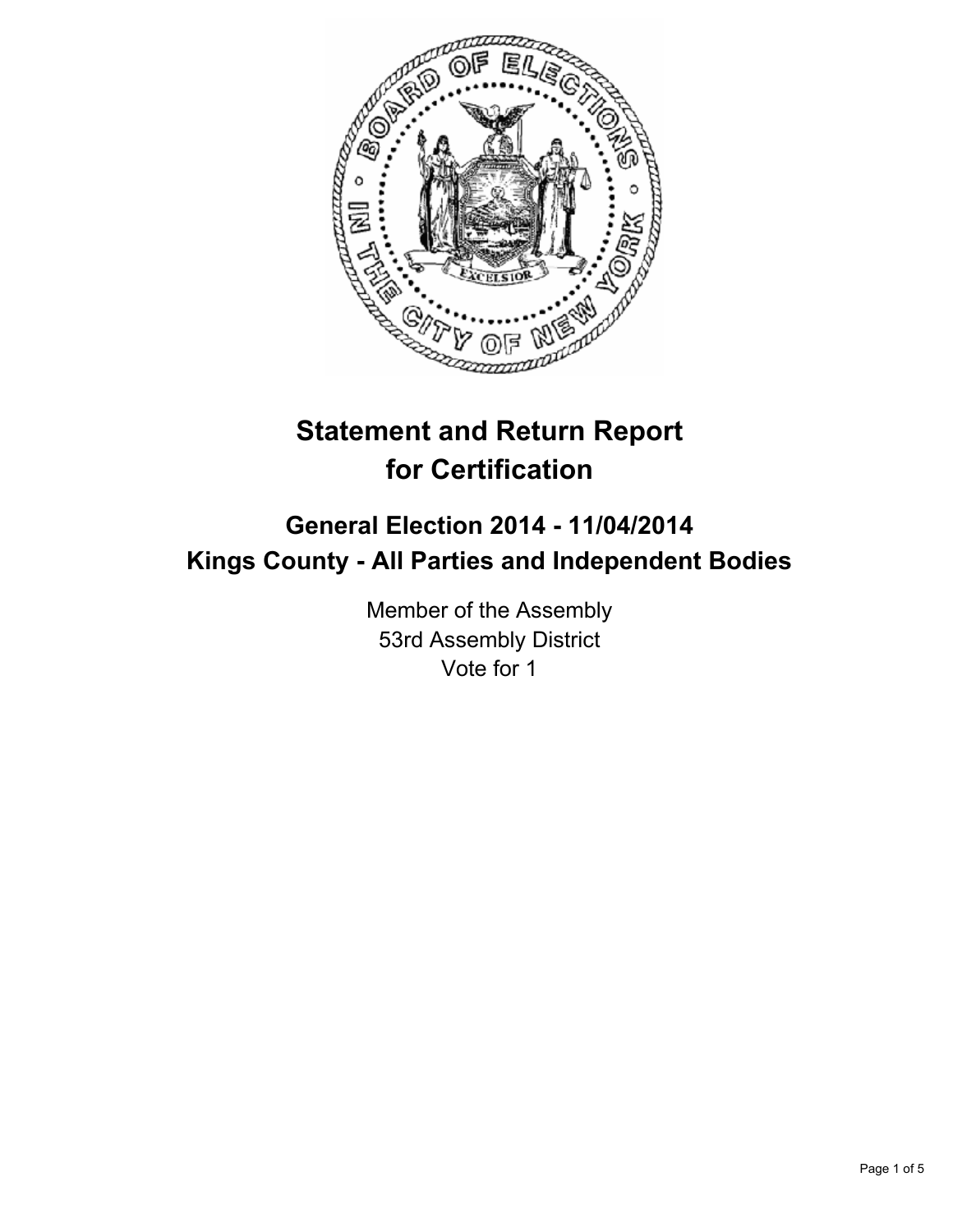

### **Assembly District 53**

| PUBLIC COUNTER                                           | 11,546       |
|----------------------------------------------------------|--------------|
| <b>EMERGENCY</b>                                         | 11           |
| ABSENTEE/MILITARY                                        | 119          |
| <b>FEDERAL</b>                                           | 41           |
| <b>SPECIAL PRESIDENTIAL</b>                              | 0            |
| <b>AFFIDAVIT</b>                                         | 285          |
| <b>Total Ballots</b>                                     | 12,002       |
| Less - Inapplicable Federal/Special Presidential Ballots | (41)         |
| <b>Total Applicable Ballots</b>                          | 11,961       |
| MARITZA DAVILA (DEMOCRATIC)                              | 9,706        |
| ALAN SMITHEE (WRITE-IN)                                  | 1            |
| ANA MINICUCCI (WRITE-IN)                                 | 1            |
| ANNETTE M. ROBINSON (WRITE-IN)                           | 1            |
| ANTHONY PALUMBO (WRITE-IN)                               | 1            |
| AVIGDOR MILLER (WRITE-IN)                                | 3            |
| <b>BEN HAYNES (WRITE-IN)</b>                             | 1            |
| BREE VAN DE KAMP (WRITE-IN)                              | 1            |
| CHARVEY GONZALEZ (WRITE-IN)                              | 1            |
| CHRIS BARRON (WRITE-IN)                                  | 1            |
| DAVID OCASCIO (WRITE-IN)                                 | 1            |
| DEBBIE MEDINA (WRITE-IN)                                 | 1            |
| DIANA MARTINEZ (WRITE-IN)                                | 11           |
| DUSTIN JOYCE (WRITE-IN)                                  | 1            |
| EDGARD HERNANDEZ (WRITE-IN)                              | 1            |
| ELIOT SPTIZER (WRITE-IN)                                 | 1            |
| EMMA GODMAN (WRITE-IN)                                   | 1            |
| FRANCIS TUSEO (WRITE-IN)                                 | 1            |
| FREDRICK SCHMIDT (WRITE-IN)                              | 1            |
| HOWARD STERN (WRITE-IN)                                  | 1            |
| JASON OTANO (WRITE-IN)                                   | 3            |
| JULI SLAVET (WRITE-IN)                                   | 1            |
| KATHRYN MARTEL (WRITE-IN)                                | 1            |
| KEVIN WORTHINATON (WRITE-IN)                             | 1            |
| LUIS A. RAMOS (WRITE-IN)                                 | 1            |
| MANNY VASQUEZ (WRITE-IN)                                 | 1            |
| MARK BORINO (WRITE-IN)                                   | 1            |
| MAURA BURNS (WRITE-IN)                                   | 1            |
| MAX POMERANE (WRITE-IN)                                  | 1            |
| MAXWELL ABELES (WRITE-IN)                                | 1            |
| MICHAEL CHEREPTO (WRITE-IN)                              | 1            |
| MICHAEL MALICE (WRITE-IN)                                | 1            |
| MICHAEL R. BLOOMBERG (WRITE-IN)                          | 1            |
| MIKE MANH (WRITE-IN)                                     | 1            |
| MILO DE VENUS (WRITE-IN)                                 | 1            |
| NYDIA VELAZQUEZ (WRITE-IN)                               | 1            |
| OPRAY WINFREY (WRITE-IN)                                 | $\mathbf{1}$ |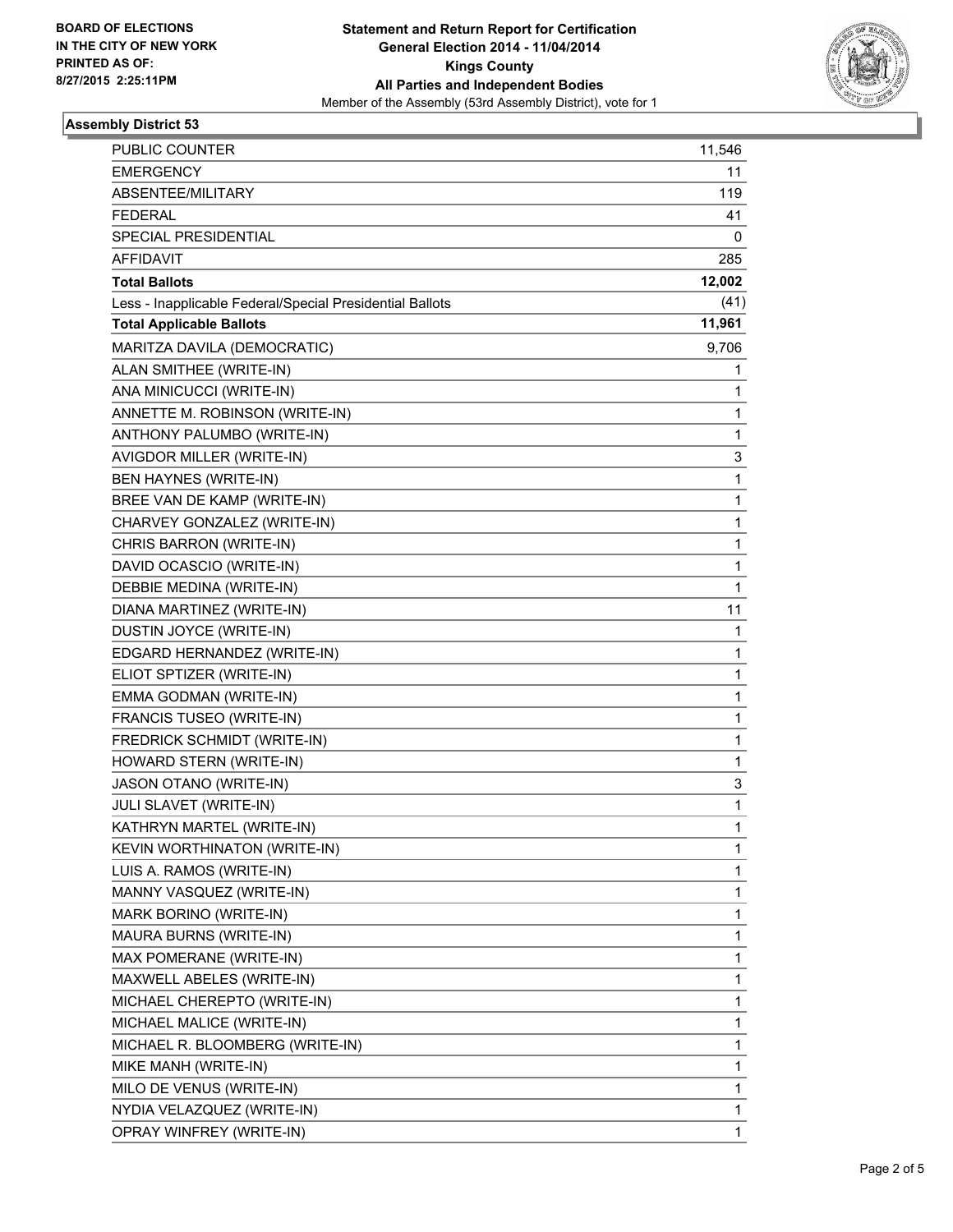

### **Assembly District 53**

| RAMON JIMENEZ (WRITE-IN)           |       |
|------------------------------------|-------|
| RAOWL OUKE (WRITE-IN)              |       |
| ROB SOLANO (WRITE-IN)              |       |
| ROBERT NITSCHKE (WRITE-IN)         |       |
| RON PAUL (WRITE-IN)                |       |
| RYE JONES (WRITE-IN)               |       |
| SCOTT KEATLY (WRITE-IN)            |       |
| SEBASTIAN DINATALE (WRITE-IN)      |       |
| SIMON CHETRIT (WRITE-IN)           |       |
| TARA HAGAN (WRITE-IN)              | 1     |
| TIM WILSON (WRITE-IN)              |       |
| TUDDY DAVID (WRITE-IN)             |       |
| UNATTRIBUTABLE WRITE-IN (WRITE-IN) | 13    |
| VITO LOPEZ (WRITE-IN)              | 2     |
| VIVIAN PISONA (WRITE-IN)           |       |
| WAYNE BRADY (WRITE-IN)             |       |
| <b>Total Votes</b>                 | 9,785 |
| Unrecorded                         | 2,176 |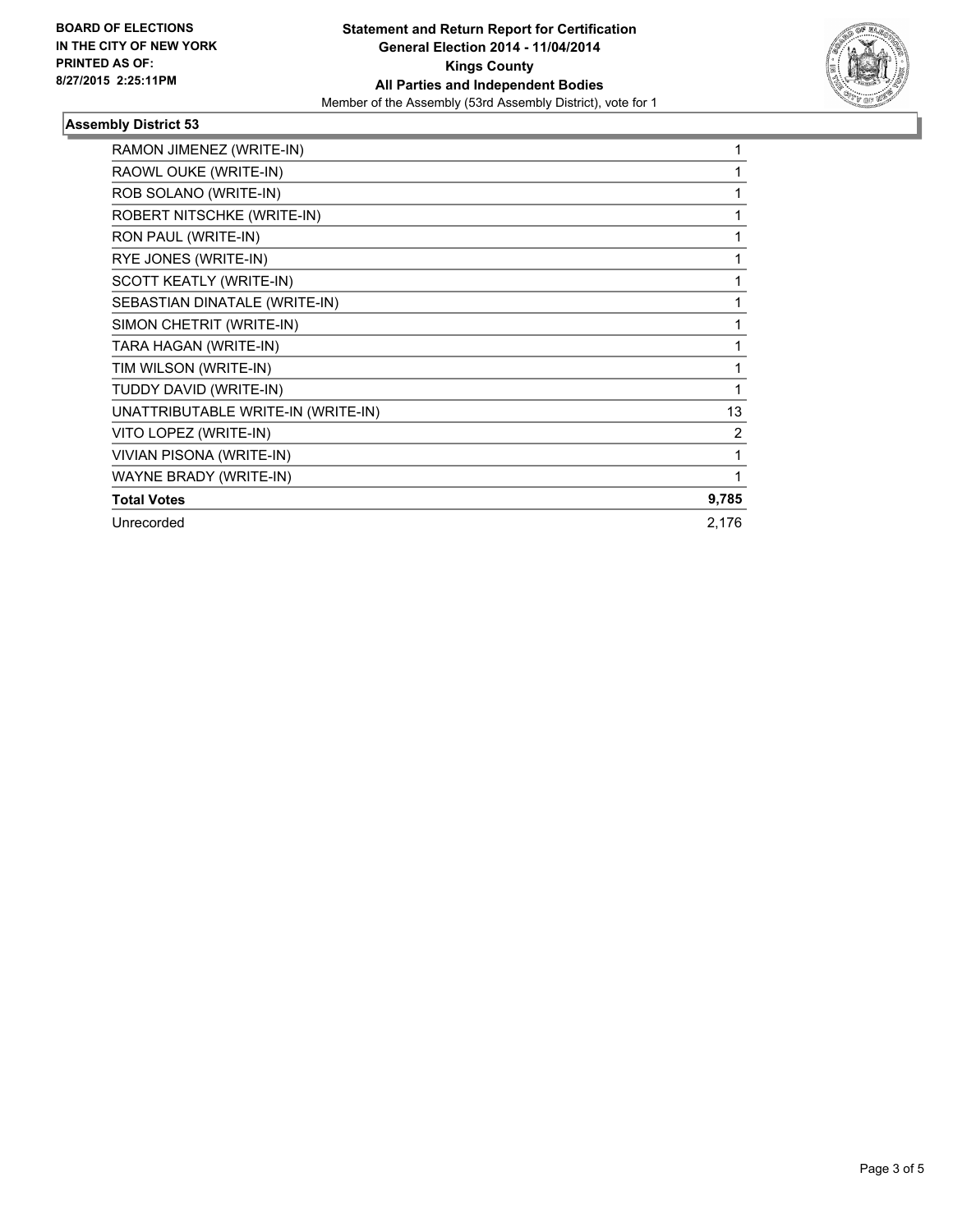

### **Total for Member of the Assembly (53rd Assembly District) - Kings County**

| <b>EMERGENCY</b><br>11<br>ABSENTEE/MILITARY<br>119<br><b>FEDERAL</b><br>41<br><b>SPECIAL PRESIDENTIAL</b><br>0<br><b>AFFIDAVIT</b><br>285<br>12,002<br><b>Total Ballots</b><br>(41)<br>Less - Inapplicable Federal/Special Presidential Ballots<br>11,961<br><b>Total Applicable Ballots</b><br>MARITZA DAVILA (DEMOCRATIC)<br>9,706<br>ALAN SMITHEE (WRITE-IN)<br>1<br>ANA MINICUCCI (WRITE-IN)<br>1<br>ANNETTE M. ROBINSON (WRITE-IN)<br>1<br>ANTHONY PALUMBO (WRITE-IN)<br>1<br>AVIGDOR MILLER (WRITE-IN)<br>3<br>BEN HAYNES (WRITE-IN)<br>1<br>BREE VAN DE KAMP (WRITE-IN)<br>1<br>CHARVEY GONZALEZ (WRITE-IN)<br>1<br>CHRIS BARRON (WRITE-IN)<br>1<br>DAVID OCASCIO (WRITE-IN)<br>1<br>$\mathbf{1}$<br>DEBBIE MEDINA (WRITE-IN)<br>DIANA MARTINEZ (WRITE-IN)<br>11<br>DUSTIN JOYCE (WRITE-IN)<br>1<br>EDGARD HERNANDEZ (WRITE-IN)<br>1<br>ELIOT SPTIZER (WRITE-IN)<br>1<br>EMMA GODMAN (WRITE-IN)<br>1<br>$\mathbf{1}$<br>FRANCIS TUSEO (WRITE-IN)<br>FREDRICK SCHMIDT (WRITE-IN)<br>1<br>HOWARD STERN (WRITE-IN)<br>1<br>JASON OTANO (WRITE-IN)<br>3<br>JULI SLAVET (WRITE-IN)<br>1<br>KATHRYN MARTEL (WRITE-IN)<br>$\mathbf{1}$<br>KEVIN WORTHINATON (WRITE-IN)<br>1<br>LUIS A. RAMOS (WRITE-IN)<br>1<br>MANNY VASQUEZ (WRITE-IN)<br>1<br>1<br>MARK BORINO (WRITE-IN)<br>MAURA BURNS (WRITE-IN)<br>1<br>MAX POMERANE (WRITE-IN)<br>1<br>MAXWELL ABELES (WRITE-IN)<br>1<br>MICHAEL CHEREPTO (WRITE-IN)<br>1<br>MICHAEL MALICE (WRITE-IN)<br>1<br>MICHAEL R. BLOOMBERG (WRITE-IN)<br>1<br>MIKE MANH (WRITE-IN)<br>1<br>MILO DE VENUS (WRITE-IN)<br>1<br>NYDIA VELAZQUEZ (WRITE-IN)<br>1<br>OPRAY WINFREY (WRITE-IN)<br>1 | PUBLIC COUNTER | 11,546 |
|-------------------------------------------------------------------------------------------------------------------------------------------------------------------------------------------------------------------------------------------------------------------------------------------------------------------------------------------------------------------------------------------------------------------------------------------------------------------------------------------------------------------------------------------------------------------------------------------------------------------------------------------------------------------------------------------------------------------------------------------------------------------------------------------------------------------------------------------------------------------------------------------------------------------------------------------------------------------------------------------------------------------------------------------------------------------------------------------------------------------------------------------------------------------------------------------------------------------------------------------------------------------------------------------------------------------------------------------------------------------------------------------------------------------------------------------------------------------------------------------------------------------------------------------------------------------------------------------------------------------------------|----------------|--------|
|                                                                                                                                                                                                                                                                                                                                                                                                                                                                                                                                                                                                                                                                                                                                                                                                                                                                                                                                                                                                                                                                                                                                                                                                                                                                                                                                                                                                                                                                                                                                                                                                                               |                |        |
|                                                                                                                                                                                                                                                                                                                                                                                                                                                                                                                                                                                                                                                                                                                                                                                                                                                                                                                                                                                                                                                                                                                                                                                                                                                                                                                                                                                                                                                                                                                                                                                                                               |                |        |
|                                                                                                                                                                                                                                                                                                                                                                                                                                                                                                                                                                                                                                                                                                                                                                                                                                                                                                                                                                                                                                                                                                                                                                                                                                                                                                                                                                                                                                                                                                                                                                                                                               |                |        |
|                                                                                                                                                                                                                                                                                                                                                                                                                                                                                                                                                                                                                                                                                                                                                                                                                                                                                                                                                                                                                                                                                                                                                                                                                                                                                                                                                                                                                                                                                                                                                                                                                               |                |        |
|                                                                                                                                                                                                                                                                                                                                                                                                                                                                                                                                                                                                                                                                                                                                                                                                                                                                                                                                                                                                                                                                                                                                                                                                                                                                                                                                                                                                                                                                                                                                                                                                                               |                |        |
|                                                                                                                                                                                                                                                                                                                                                                                                                                                                                                                                                                                                                                                                                                                                                                                                                                                                                                                                                                                                                                                                                                                                                                                                                                                                                                                                                                                                                                                                                                                                                                                                                               |                |        |
|                                                                                                                                                                                                                                                                                                                                                                                                                                                                                                                                                                                                                                                                                                                                                                                                                                                                                                                                                                                                                                                                                                                                                                                                                                                                                                                                                                                                                                                                                                                                                                                                                               |                |        |
|                                                                                                                                                                                                                                                                                                                                                                                                                                                                                                                                                                                                                                                                                                                                                                                                                                                                                                                                                                                                                                                                                                                                                                                                                                                                                                                                                                                                                                                                                                                                                                                                                               |                |        |
|                                                                                                                                                                                                                                                                                                                                                                                                                                                                                                                                                                                                                                                                                                                                                                                                                                                                                                                                                                                                                                                                                                                                                                                                                                                                                                                                                                                                                                                                                                                                                                                                                               |                |        |
|                                                                                                                                                                                                                                                                                                                                                                                                                                                                                                                                                                                                                                                                                                                                                                                                                                                                                                                                                                                                                                                                                                                                                                                                                                                                                                                                                                                                                                                                                                                                                                                                                               |                |        |
|                                                                                                                                                                                                                                                                                                                                                                                                                                                                                                                                                                                                                                                                                                                                                                                                                                                                                                                                                                                                                                                                                                                                                                                                                                                                                                                                                                                                                                                                                                                                                                                                                               |                |        |
|                                                                                                                                                                                                                                                                                                                                                                                                                                                                                                                                                                                                                                                                                                                                                                                                                                                                                                                                                                                                                                                                                                                                                                                                                                                                                                                                                                                                                                                                                                                                                                                                                               |                |        |
|                                                                                                                                                                                                                                                                                                                                                                                                                                                                                                                                                                                                                                                                                                                                                                                                                                                                                                                                                                                                                                                                                                                                                                                                                                                                                                                                                                                                                                                                                                                                                                                                                               |                |        |
|                                                                                                                                                                                                                                                                                                                                                                                                                                                                                                                                                                                                                                                                                                                                                                                                                                                                                                                                                                                                                                                                                                                                                                                                                                                                                                                                                                                                                                                                                                                                                                                                                               |                |        |
|                                                                                                                                                                                                                                                                                                                                                                                                                                                                                                                                                                                                                                                                                                                                                                                                                                                                                                                                                                                                                                                                                                                                                                                                                                                                                                                                                                                                                                                                                                                                                                                                                               |                |        |
|                                                                                                                                                                                                                                                                                                                                                                                                                                                                                                                                                                                                                                                                                                                                                                                                                                                                                                                                                                                                                                                                                                                                                                                                                                                                                                                                                                                                                                                                                                                                                                                                                               |                |        |
|                                                                                                                                                                                                                                                                                                                                                                                                                                                                                                                                                                                                                                                                                                                                                                                                                                                                                                                                                                                                                                                                                                                                                                                                                                                                                                                                                                                                                                                                                                                                                                                                                               |                |        |
|                                                                                                                                                                                                                                                                                                                                                                                                                                                                                                                                                                                                                                                                                                                                                                                                                                                                                                                                                                                                                                                                                                                                                                                                                                                                                                                                                                                                                                                                                                                                                                                                                               |                |        |
|                                                                                                                                                                                                                                                                                                                                                                                                                                                                                                                                                                                                                                                                                                                                                                                                                                                                                                                                                                                                                                                                                                                                                                                                                                                                                                                                                                                                                                                                                                                                                                                                                               |                |        |
|                                                                                                                                                                                                                                                                                                                                                                                                                                                                                                                                                                                                                                                                                                                                                                                                                                                                                                                                                                                                                                                                                                                                                                                                                                                                                                                                                                                                                                                                                                                                                                                                                               |                |        |
|                                                                                                                                                                                                                                                                                                                                                                                                                                                                                                                                                                                                                                                                                                                                                                                                                                                                                                                                                                                                                                                                                                                                                                                                                                                                                                                                                                                                                                                                                                                                                                                                                               |                |        |
|                                                                                                                                                                                                                                                                                                                                                                                                                                                                                                                                                                                                                                                                                                                                                                                                                                                                                                                                                                                                                                                                                                                                                                                                                                                                                                                                                                                                                                                                                                                                                                                                                               |                |        |
|                                                                                                                                                                                                                                                                                                                                                                                                                                                                                                                                                                                                                                                                                                                                                                                                                                                                                                                                                                                                                                                                                                                                                                                                                                                                                                                                                                                                                                                                                                                                                                                                                               |                |        |
|                                                                                                                                                                                                                                                                                                                                                                                                                                                                                                                                                                                                                                                                                                                                                                                                                                                                                                                                                                                                                                                                                                                                                                                                                                                                                                                                                                                                                                                                                                                                                                                                                               |                |        |
|                                                                                                                                                                                                                                                                                                                                                                                                                                                                                                                                                                                                                                                                                                                                                                                                                                                                                                                                                                                                                                                                                                                                                                                                                                                                                                                                                                                                                                                                                                                                                                                                                               |                |        |
|                                                                                                                                                                                                                                                                                                                                                                                                                                                                                                                                                                                                                                                                                                                                                                                                                                                                                                                                                                                                                                                                                                                                                                                                                                                                                                                                                                                                                                                                                                                                                                                                                               |                |        |
|                                                                                                                                                                                                                                                                                                                                                                                                                                                                                                                                                                                                                                                                                                                                                                                                                                                                                                                                                                                                                                                                                                                                                                                                                                                                                                                                                                                                                                                                                                                                                                                                                               |                |        |
|                                                                                                                                                                                                                                                                                                                                                                                                                                                                                                                                                                                                                                                                                                                                                                                                                                                                                                                                                                                                                                                                                                                                                                                                                                                                                                                                                                                                                                                                                                                                                                                                                               |                |        |
|                                                                                                                                                                                                                                                                                                                                                                                                                                                                                                                                                                                                                                                                                                                                                                                                                                                                                                                                                                                                                                                                                                                                                                                                                                                                                                                                                                                                                                                                                                                                                                                                                               |                |        |
|                                                                                                                                                                                                                                                                                                                                                                                                                                                                                                                                                                                                                                                                                                                                                                                                                                                                                                                                                                                                                                                                                                                                                                                                                                                                                                                                                                                                                                                                                                                                                                                                                               |                |        |
|                                                                                                                                                                                                                                                                                                                                                                                                                                                                                                                                                                                                                                                                                                                                                                                                                                                                                                                                                                                                                                                                                                                                                                                                                                                                                                                                                                                                                                                                                                                                                                                                                               |                |        |
|                                                                                                                                                                                                                                                                                                                                                                                                                                                                                                                                                                                                                                                                                                                                                                                                                                                                                                                                                                                                                                                                                                                                                                                                                                                                                                                                                                                                                                                                                                                                                                                                                               |                |        |
|                                                                                                                                                                                                                                                                                                                                                                                                                                                                                                                                                                                                                                                                                                                                                                                                                                                                                                                                                                                                                                                                                                                                                                                                                                                                                                                                                                                                                                                                                                                                                                                                                               |                |        |
|                                                                                                                                                                                                                                                                                                                                                                                                                                                                                                                                                                                                                                                                                                                                                                                                                                                                                                                                                                                                                                                                                                                                                                                                                                                                                                                                                                                                                                                                                                                                                                                                                               |                |        |
|                                                                                                                                                                                                                                                                                                                                                                                                                                                                                                                                                                                                                                                                                                                                                                                                                                                                                                                                                                                                                                                                                                                                                                                                                                                                                                                                                                                                                                                                                                                                                                                                                               |                |        |
|                                                                                                                                                                                                                                                                                                                                                                                                                                                                                                                                                                                                                                                                                                                                                                                                                                                                                                                                                                                                                                                                                                                                                                                                                                                                                                                                                                                                                                                                                                                                                                                                                               |                |        |
|                                                                                                                                                                                                                                                                                                                                                                                                                                                                                                                                                                                                                                                                                                                                                                                                                                                                                                                                                                                                                                                                                                                                                                                                                                                                                                                                                                                                                                                                                                                                                                                                                               |                |        |
|                                                                                                                                                                                                                                                                                                                                                                                                                                                                                                                                                                                                                                                                                                                                                                                                                                                                                                                                                                                                                                                                                                                                                                                                                                                                                                                                                                                                                                                                                                                                                                                                                               |                |        |
|                                                                                                                                                                                                                                                                                                                                                                                                                                                                                                                                                                                                                                                                                                                                                                                                                                                                                                                                                                                                                                                                                                                                                                                                                                                                                                                                                                                                                                                                                                                                                                                                                               |                |        |
|                                                                                                                                                                                                                                                                                                                                                                                                                                                                                                                                                                                                                                                                                                                                                                                                                                                                                                                                                                                                                                                                                                                                                                                                                                                                                                                                                                                                                                                                                                                                                                                                                               |                |        |
|                                                                                                                                                                                                                                                                                                                                                                                                                                                                                                                                                                                                                                                                                                                                                                                                                                                                                                                                                                                                                                                                                                                                                                                                                                                                                                                                                                                                                                                                                                                                                                                                                               |                |        |
|                                                                                                                                                                                                                                                                                                                                                                                                                                                                                                                                                                                                                                                                                                                                                                                                                                                                                                                                                                                                                                                                                                                                                                                                                                                                                                                                                                                                                                                                                                                                                                                                                               |                |        |
|                                                                                                                                                                                                                                                                                                                                                                                                                                                                                                                                                                                                                                                                                                                                                                                                                                                                                                                                                                                                                                                                                                                                                                                                                                                                                                                                                                                                                                                                                                                                                                                                                               |                |        |
|                                                                                                                                                                                                                                                                                                                                                                                                                                                                                                                                                                                                                                                                                                                                                                                                                                                                                                                                                                                                                                                                                                                                                                                                                                                                                                                                                                                                                                                                                                                                                                                                                               |                |        |
|                                                                                                                                                                                                                                                                                                                                                                                                                                                                                                                                                                                                                                                                                                                                                                                                                                                                                                                                                                                                                                                                                                                                                                                                                                                                                                                                                                                                                                                                                                                                                                                                                               |                |        |